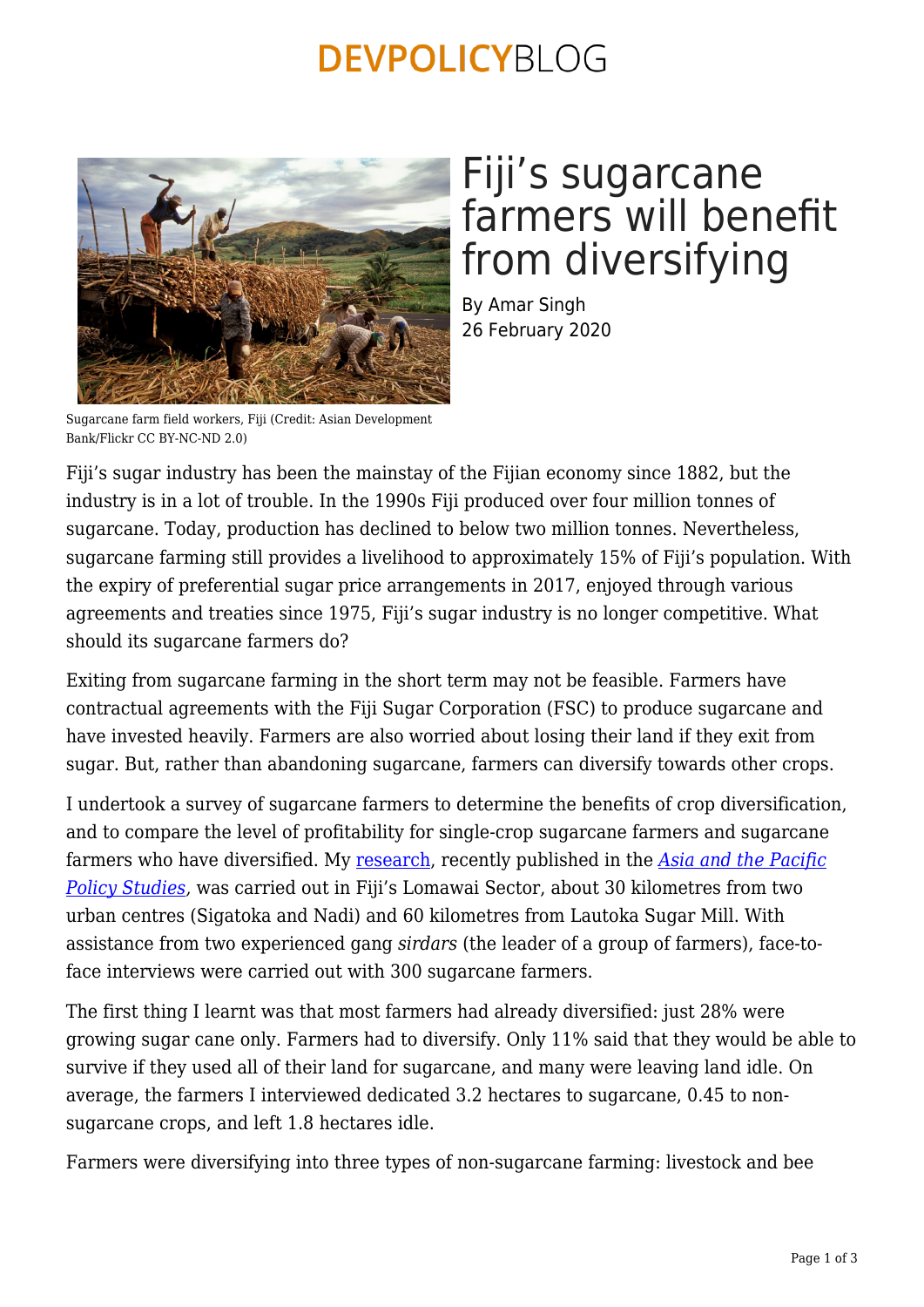# **DEVPOLICYBLOG**

farming was the most popular (the sale of which made up 51% of non-sugarcane farm sales), followed by root crops and vegetables (40%), and fruits and nuts (8%).

Overwhelmingly, the reason for diversification was declining sugar cane income. My analysis of profitability suggests that non-sugarcane crops are much more profitable than sugarcane, with profits margins of 67% and 24%, respectively. The gross value of nonsugarcane crops grown by sugarcane farmers is only 13% of combined sugarcane and nonsugarcane income, but 30% of profits or net income. The average crop-diversified farmer makes a profit of FJ\$3,529 versus only FJ\$2,442 for single-crop sugarcane farmers.

If crop diversification is the answer, why isn't it happening faster? Why is approximately 30% of arable land left idle in the Lomawai Sector? Only 41% of farmers said that they had increased their crop diversification compared to 15–20 years earlier. Basically, farmers are insecure: 81% said they would diversify more if they could find secure markets.

There is a clear opportunity for Fiji's Agriculture Ministry to encourage farmers to utilise idle land for crop diversification and boost their income significantly in the process.

First, the Ministry, through research and development, needs to identify disease resistance crops that could be grown on a large scale for the export market. It would also need to negotiate agreements, particularly with Fiji's neighbours, Australia, New Zealand, and the Pacific island countries, and ensure Fijian exports meet the phytosanitary standards of the importing countries.

Second, the Ministry needs to identify crops that could be grown on a large scale with the objective of reducing imports. A reduction in imports could be achieved by providing tax incentives to industry, particularly the hotel industry, to engage with farmers who are willing to produce and supply selected fruits and vegetables on a consistent basis to the tourism industry.

Third, farmers need to be provided with adequate training in how to produce high‐quality goods that meet export and hotel standards. Ensuring provision of export and hotel quality goods would require regular farm audits from agricultural extension workers to ensure timely action is taken to address challenges faced by farmers. In addition, through the organisation of regular workshops, farmers need to be made aware of how the pricing mechanism works, and the need to adopt concepts of commercialism in farming (for example, the importance of keeping proper farm records to determine annual profits).

In summary, whether it is to produce for the export market or to replace food imports, Fiji's farmers need training, and arrangements need to be established to link farmers to markets.